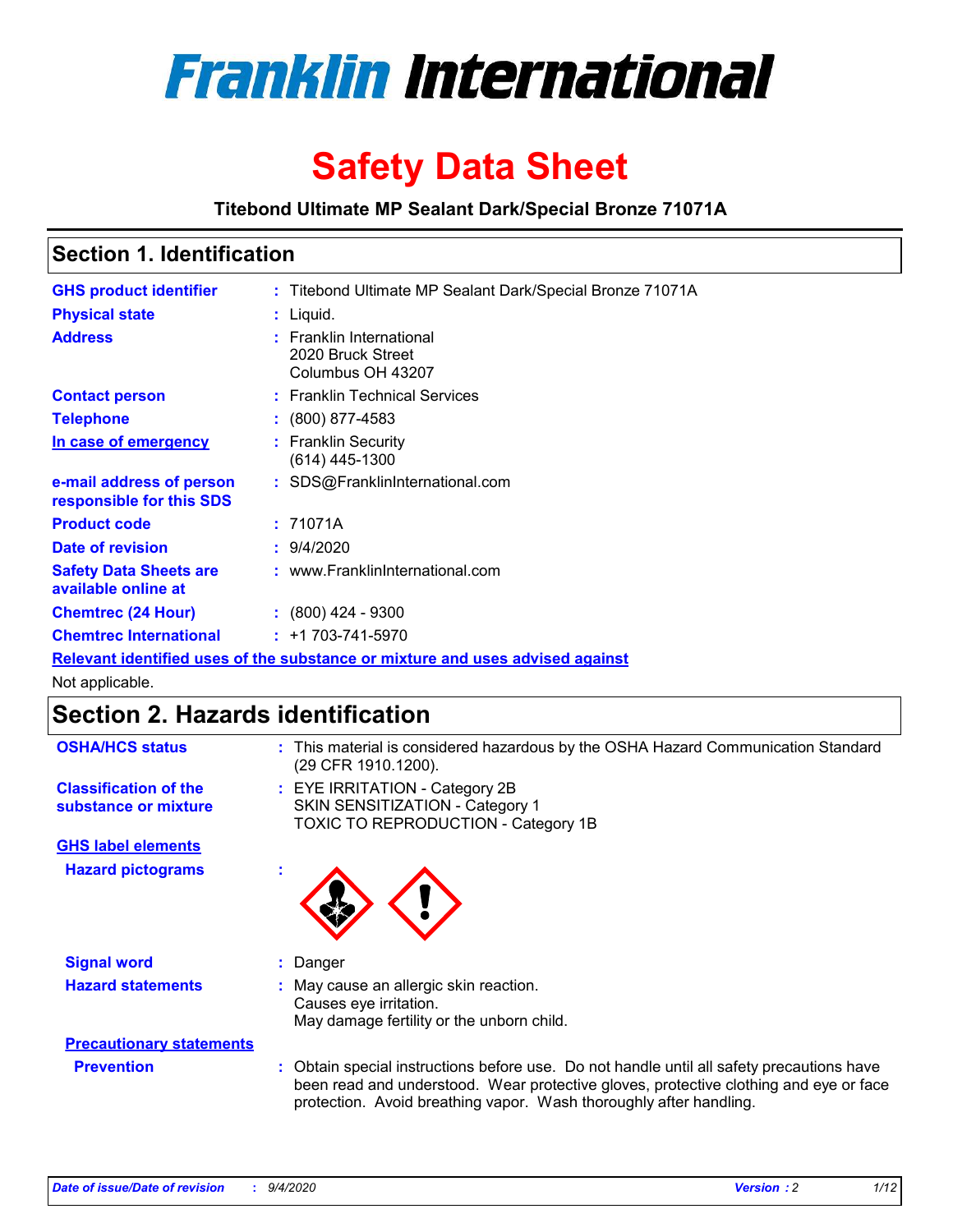### **Section 2. Hazards identification**

| <b>Response</b>                            | : IF exposed or concerned: Get medical advice or attention. Wash contaminated clothing<br>before reuse. IF ON SKIN: Wash with plenty of water. IF IN EYES: Rinse cautiously<br>with water for several minutes. Remove contact lenses, if present and easy to do.<br>Continue rinsing. If eye irritation persists: Get medical advice or attention. |
|--------------------------------------------|----------------------------------------------------------------------------------------------------------------------------------------------------------------------------------------------------------------------------------------------------------------------------------------------------------------------------------------------------|
| <b>Storage</b>                             | : Store locked up.                                                                                                                                                                                                                                                                                                                                 |
| <b>Disposal</b>                            | : Dispose of contents and container in accordance with all local, regional, national and<br>international regulations.                                                                                                                                                                                                                             |
| <b>Hazards not otherwise</b><br>classified | : Product generates methanol during cure.                                                                                                                                                                                                                                                                                                          |

## **Section 3. Composition/information on ingredients**

| <b>Substance/mixture</b> | Mixture |
|--------------------------|---------|
|                          |         |

| <b>Ingredient name</b>       | $\frac{9}{6}$ | <b>CAS number</b> |
|------------------------------|---------------|-------------------|
| 3-aminopropyltriethoxysilane | ՝≤3           | 919-30-2          |
| Dibutyltin dilaurate         | ∣≤0.3         | 77-58-7           |

Any concentration shown as a range is to protect confidentiality or is due to batch variation.

**There are no additional ingredients present which, within the current knowledge of the supplier and in the concentrations applicable, are classified as hazardous to health or the environment and hence require reporting in this section.**

**Occupational exposure limits, if available, are listed in Section 8.**

### **Section 4. First aid measures**

| <b>Description of necessary first aid measures</b> |                                                                                                                                                                                                                                                                                                                                                                                                                                                                                                                                                                                                                                                                                                                                                                           |
|----------------------------------------------------|---------------------------------------------------------------------------------------------------------------------------------------------------------------------------------------------------------------------------------------------------------------------------------------------------------------------------------------------------------------------------------------------------------------------------------------------------------------------------------------------------------------------------------------------------------------------------------------------------------------------------------------------------------------------------------------------------------------------------------------------------------------------------|
| <b>Eye contact</b>                                 | : Immediately flush eyes with plenty of water, occasionally lifting the upper and lower<br>eyelids. Check for and remove any contact lenses. Continue to rinse for at least 10<br>minutes. If irritation persists, get medical attention.                                                                                                                                                                                                                                                                                                                                                                                                                                                                                                                                 |
| <b>Inhalation</b>                                  | : Remove victim to fresh air and keep at rest in a position comfortable for breathing. If<br>not breathing, if breathing is irregular or if respiratory arrest occurs, provide artificial<br>respiration or oxygen by trained personnel. It may be dangerous to the person providing<br>aid to give mouth-to-mouth resuscitation. Get medical attention. If unconscious, place<br>in recovery position and get medical attention immediately. Maintain an open airway.<br>Loosen tight clothing such as a collar, tie, belt or waistband. In case of inhalation of<br>decomposition products in a fire, symptoms may be delayed. The exposed person may<br>need to be kept under medical surveillance for 48 hours.                                                       |
| <b>Skin contact</b>                                | : Wash with plenty of soap and water. Remove contaminated clothing and shoes. Wash<br>contaminated clothing thoroughly with water before removing it, or wear gloves.<br>Continue to rinse for at least 10 minutes. Get medical attention. In the event of any<br>complaints or symptoms, avoid further exposure. Wash clothing before reuse. Clean<br>shoes thoroughly before reuse.                                                                                                                                                                                                                                                                                                                                                                                     |
| <b>Ingestion</b>                                   | : Wash out mouth with water. Remove dentures if any. Remove victim to fresh air and<br>keep at rest in a position comfortable for breathing. If material has been swallowed and<br>the exposed person is conscious, give small quantities of water to drink. Stop if the<br>exposed person feels sick as vomiting may be dangerous. Do not induce vomiting<br>unless directed to do so by medical personnel. If vomiting occurs, the head should be<br>kept low so that vomit does not enter the lungs. Get medical attention. Never give<br>anything by mouth to an unconscious person. If unconscious, place in recovery position<br>and get medical attention immediately. Maintain an open airway. Loosen tight clothing<br>such as a collar, tie, belt or waistband. |
| Most important symptoms/effects, acute and delayed |                                                                                                                                                                                                                                                                                                                                                                                                                                                                                                                                                                                                                                                                                                                                                                           |
| <b>Potential acute health effects</b>              |                                                                                                                                                                                                                                                                                                                                                                                                                                                                                                                                                                                                                                                                                                                                                                           |
| <b>Eye contact</b>                                 | : May cause eye irritation.                                                                                                                                                                                                                                                                                                                                                                                                                                                                                                                                                                                                                                                                                                                                               |
| <b>Inhalation</b>                                  | : No known significant effects or critical hazards.                                                                                                                                                                                                                                                                                                                                                                                                                                                                                                                                                                                                                                                                                                                       |
|                                                    |                                                                                                                                                                                                                                                                                                                                                                                                                                                                                                                                                                                                                                                                                                                                                                           |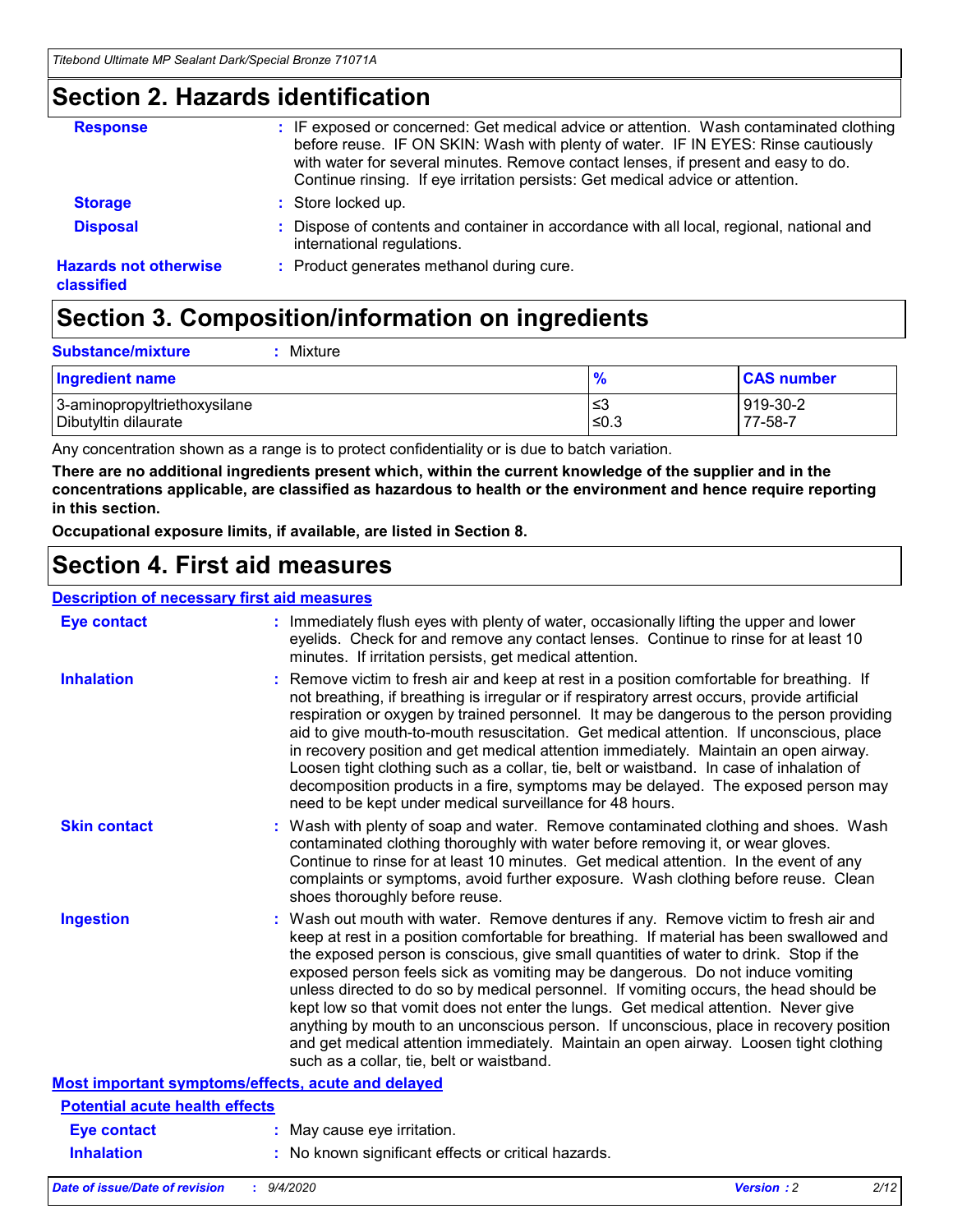| <b>Section 4. First aid measures</b><br>: May cause skin irritation.<br>: No known significant effects or critical hazards.                                                                                                                                                                                                                                                                                   |
|---------------------------------------------------------------------------------------------------------------------------------------------------------------------------------------------------------------------------------------------------------------------------------------------------------------------------------------------------------------------------------------------------------------|
|                                                                                                                                                                                                                                                                                                                                                                                                               |
|                                                                                                                                                                                                                                                                                                                                                                                                               |
|                                                                                                                                                                                                                                                                                                                                                                                                               |
| <b>Over-exposure signs/symptoms</b>                                                                                                                                                                                                                                                                                                                                                                           |
| : Adverse symptoms may include the following:<br>irritation<br>watering<br>redness                                                                                                                                                                                                                                                                                                                            |
| : Adverse symptoms may include the following:<br>reduced fetal weight<br>increase in fetal deaths<br>skeletal malformations                                                                                                                                                                                                                                                                                   |
| : Adverse symptoms may include the following:<br>irritation<br>redness<br>reduced fetal weight<br>increase in fetal deaths<br>skeletal malformations                                                                                                                                                                                                                                                          |
| : Adverse symptoms may include the following:<br>reduced fetal weight<br>increase in fetal deaths<br>skeletal malformations                                                                                                                                                                                                                                                                                   |
| Indication of immediate medical attention and special treatment needed, if necessary                                                                                                                                                                                                                                                                                                                          |
| : In case of inhalation of decomposition products in a fire, symptoms may be delayed.<br>The exposed person may need to be kept under medical surveillance for 48 hours.                                                                                                                                                                                                                                      |
| : No specific treatment.                                                                                                                                                                                                                                                                                                                                                                                      |
| No action shall be taken involving any personal risk or without suitable training. If it is<br>suspected that fumes are still present, the rescuer should wear an appropriate mask or<br>self-contained breathing apparatus. It may be dangerous to the person providing aid to<br>give mouth-to-mouth resuscitation. Wash contaminated clothing thoroughly with water<br>before removing it, or wear gloves. |
|                                                                                                                                                                                                                                                                                                                                                                                                               |

**See toxicological information (Section 11)**

### **Section 5. Fire-fighting measures**

| <b>Extinguishing media</b>                               |                                                                                                                                                                                                     |
|----------------------------------------------------------|-----------------------------------------------------------------------------------------------------------------------------------------------------------------------------------------------------|
| <b>Suitable extinguishing</b><br>media                   | : Use an extinguishing agent suitable for the surrounding fire.                                                                                                                                     |
| <b>Unsuitable extinguishing</b><br>media                 | : None known.                                                                                                                                                                                       |
| <b>Specific hazards arising</b><br>from the chemical     | : In a fire or if heated, a pressure increase will occur and the container may burst.                                                                                                               |
| <b>Hazardous thermal</b><br>decomposition products       | Decomposition products may include the following materials:<br>carbon dioxide<br>carbon monoxide<br>nitrogen oxides<br>metal oxide/oxides                                                           |
| <b>Special protective actions</b><br>for fire-fighters   | : Promptly isolate the scene by removing all persons from the vicinity of the incident if<br>there is a fire. No action shall be taken involving any personal risk or without suitable<br>training. |
| <b>Special protective</b><br>equipment for fire-fighters | : Fire-fighters should wear appropriate protective equipment and self-contained breathing<br>apparatus (SCBA) with a full face-piece operated in positive pressure mode.                            |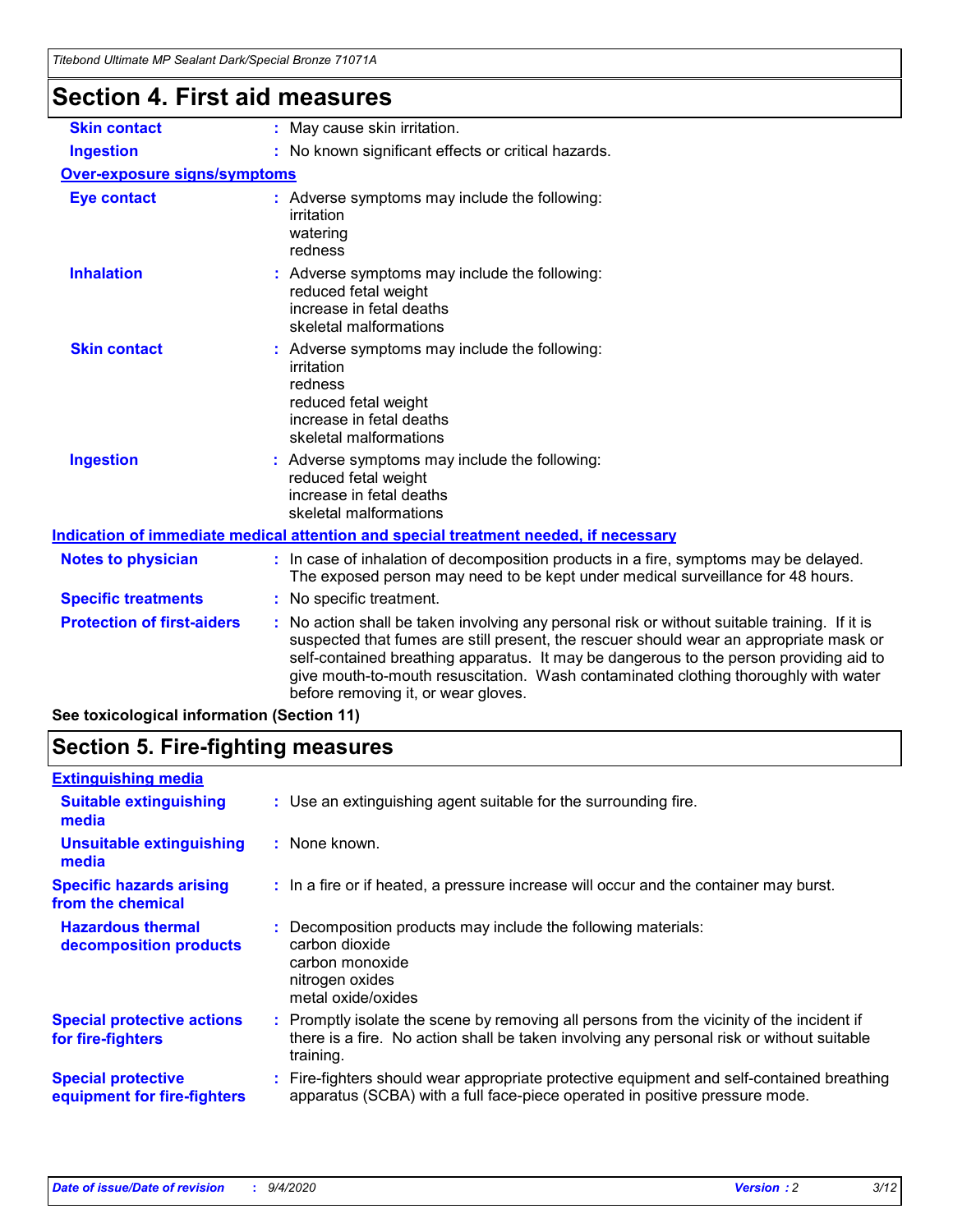### **Section 6. Accidental release measures**

|                                                              | <b>Personal precautions, protective equipment and emergency procedures</b>                                                                                                                                                                                                                                                                                                                                                                                                                                                                                                                                                                                                                                   |  |  |  |  |
|--------------------------------------------------------------|--------------------------------------------------------------------------------------------------------------------------------------------------------------------------------------------------------------------------------------------------------------------------------------------------------------------------------------------------------------------------------------------------------------------------------------------------------------------------------------------------------------------------------------------------------------------------------------------------------------------------------------------------------------------------------------------------------------|--|--|--|--|
| For non-emergency<br>personnel                               | : No action shall be taken involving any personal risk or without suitable training.<br>Evacuate surrounding areas. Keep unnecessary and unprotected personnel from<br>entering. Do not touch or walk through spilled material. Avoid breathing vapor or mist.<br>Provide adequate ventilation. Wear appropriate respirator when ventilation is<br>inadequate. Put on appropriate personal protective equipment.                                                                                                                                                                                                                                                                                             |  |  |  |  |
| For emergency responders                                     | : If specialized clothing is required to deal with the spillage, take note of any information in<br>Section 8 on suitable and unsuitable materials. See also the information in "For non-<br>emergency personnel".                                                                                                                                                                                                                                                                                                                                                                                                                                                                                           |  |  |  |  |
| <b>Environmental precautions</b>                             | : Avoid dispersal of spilled material and runoff and contact with soil, waterways, drains<br>and sewers. Inform the relevant authorities if the product has caused environmental<br>pollution (sewers, waterways, soil or air).                                                                                                                                                                                                                                                                                                                                                                                                                                                                              |  |  |  |  |
| <b>Methods and materials for containment and cleaning up</b> |                                                                                                                                                                                                                                                                                                                                                                                                                                                                                                                                                                                                                                                                                                              |  |  |  |  |
| <b>Small spill</b>                                           | : Stop leak if without risk. Move containers from spill area. Dilute with water and mop up<br>if water-soluble. Alternatively, or if water-insoluble, absorb with an inert dry material and<br>place in an appropriate waste disposal container. Dispose of via a licensed waste<br>disposal contractor.                                                                                                                                                                                                                                                                                                                                                                                                     |  |  |  |  |
| <b>Large spill</b>                                           | : Stop leak if without risk. Move containers from spill area. Approach release from<br>upwind. Prevent entry into sewers, water courses, basements or confined areas. Wash<br>spillages into an effluent treatment plant or proceed as follows. Contain and collect<br>spillage with non-combustible, absorbent material e.g. sand, earth, vermiculite or<br>diatomaceous earth and place in container for disposal according to local regulations<br>(see Section 13). Dispose of via a licensed waste disposal contractor. Contaminated<br>absorbent material may pose the same hazard as the spilled product. Note: see<br>Section 1 for emergency contact information and Section 13 for waste disposal. |  |  |  |  |

### **Section 7. Handling and storage**

#### **Precautions for safe handling**

| <b>Protective measures</b>                                                       | : Put on appropriate personal protective equipment (see Section 8). Persons with a<br>history of skin sensitization problems should not be employed in any process in which<br>this product is used. Avoid exposure - obtain special instructions before use. Avoid<br>exposure during pregnancy. Do not handle until all safety precautions have been read<br>and understood. Do not get in eyes or on skin or clothing. Do not ingest. Avoid<br>breathing vapor or mist. If during normal use the material presents a respiratory hazard,<br>use only with adequate ventilation or wear appropriate respirator. Keep in the original<br>container or an approved alternative made from a compatible material, kept tightly<br>closed when not in use. Empty containers retain product residue and can be hazardous.<br>Do not reuse container. |
|----------------------------------------------------------------------------------|--------------------------------------------------------------------------------------------------------------------------------------------------------------------------------------------------------------------------------------------------------------------------------------------------------------------------------------------------------------------------------------------------------------------------------------------------------------------------------------------------------------------------------------------------------------------------------------------------------------------------------------------------------------------------------------------------------------------------------------------------------------------------------------------------------------------------------------------------|
| <b>Advice on general</b><br>occupational hygiene                                 | : Eating, drinking and smoking should be prohibited in areas where this material is<br>handled, stored and processed. Workers should wash hands and face before eating,<br>drinking and smoking. Remove contaminated clothing and protective equipment before<br>entering eating areas. See also Section 8 for additional information on hygiene<br>measures.                                                                                                                                                                                                                                                                                                                                                                                                                                                                                    |
| <b>Conditions for safe storage,</b><br>including any<br><i>incompatibilities</i> | Store between the following temperatures: 0 to 120°C (32 to 248°F). Store in<br>accordance with local regulations. Store in original container protected from direct<br>sunlight in a dry, cool and well-ventilated area, away from incompatible materials (see<br>Section 10) and food and drink. Store locked up. Keep container tightly closed and<br>sealed until ready for use. Containers that have been opened must be carefully<br>resealed and kept upright to prevent leakage. Do not store in unlabeled containers.<br>Use appropriate containment to avoid environmental contamination. See Section 10 for<br>incompatible materials before handling or use.                                                                                                                                                                         |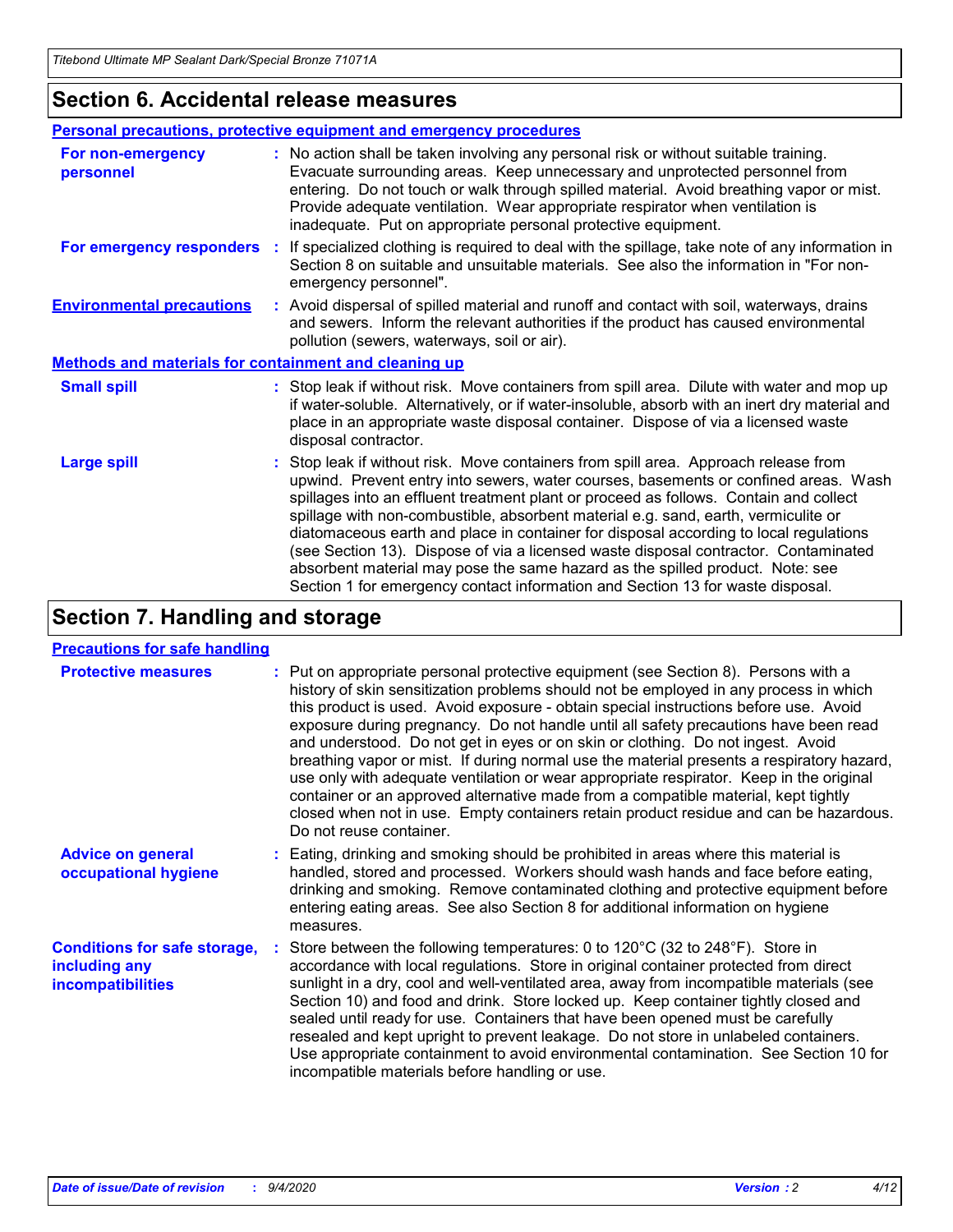## **Section 8. Exposure controls/personal protection**

#### **Control parameters**

#### **Occupational exposure limits**

| <b>Ingredient name</b>                               |    |                        | <b>Exposure limits</b>                                                                                                                                                                                                                                                                                                                                                                                                                                                                                                                                                                                                 |
|------------------------------------------------------|----|------------------------|------------------------------------------------------------------------------------------------------------------------------------------------------------------------------------------------------------------------------------------------------------------------------------------------------------------------------------------------------------------------------------------------------------------------------------------------------------------------------------------------------------------------------------------------------------------------------------------------------------------------|
| 3-aminopropyltriethoxysilane<br>Dibutyltin dilaurate |    |                        | None.<br>ACGIH TLV (United States, 3/2020). Absorbed through skin.<br>Notes: as Sn<br>TWA: $0.1 \text{ mg/m}^3$ , (as Sn) 8 hours.<br>STEL: 0.2 mg/m <sup>3</sup> , (as Sn) 15 minutes.<br>NIOSH REL (United States, 10/2016). Absorbed through skin.<br>Notes: as Sn<br>TWA: 0.1 mg/m <sup>3</sup> , (as Sn) 10 hours.<br>OSHA PEL (United States, 5/2018). Notes: as Sn<br>TWA: $0.1 \text{ mg/m}^3$ , (as Sn) 8 hours.<br>OSHA PEL 1989 (United States, 3/1989). Absorbed through skin.<br>Notes: measured as Sn<br>TWA: 0.1 mg/m <sup>3</sup> , (measured as Sn) 8 hours. Form: Organic                            |
| <b>Appropriate engineering</b><br>controls           |    |                        | : If user operations generate dust, fumes, gas, vapor or mist, use process enclosures,<br>local exhaust ventilation or other engineering controls to keep worker exposure to<br>airborne contaminants below any recommended or statutory limits.                                                                                                                                                                                                                                                                                                                                                                       |
| <b>Environmental exposure</b><br>controls            |    |                        | Emissions from ventilation or work process equipment should be checked to ensure<br>they comply with the requirements of environmental protection legislation. In some<br>cases, fume scrubbers, filters or engineering modifications to the process equipment<br>will be necessary to reduce emissions to acceptable levels.                                                                                                                                                                                                                                                                                          |
| <b>Individual protection measures</b>                |    |                        |                                                                                                                                                                                                                                                                                                                                                                                                                                                                                                                                                                                                                        |
| <b>Hygiene measures</b>                              |    |                        | : Wash hands, forearms and face thoroughly after handling chemical products, before<br>eating, smoking and using the lavatory and at the end of the working period.<br>Appropriate techniques should be used to remove potentially contaminated clothing.<br>Contaminated work clothing should not be allowed out of the workplace. Wash<br>contaminated clothing before reusing. Ensure that eyewash stations and safety<br>showers are close to the workstation location.                                                                                                                                            |
| <b>Eye/face protection</b>                           |    |                        | : Safety eyewear complying with an approved standard should be used when a risk<br>assessment indicates this is necessary to avoid exposure to liquid splashes, mists,<br>gases or dusts. If contact is possible, the following protection should be worn, unless<br>the assessment indicates a higher degree of protection: chemical splash goggles.                                                                                                                                                                                                                                                                  |
| <b>Skin protection</b>                               |    |                        |                                                                                                                                                                                                                                                                                                                                                                                                                                                                                                                                                                                                                        |
| <b>Hand protection</b>                               |    |                        | : Chemical-resistant, impervious gloves complying with an approved standard should be<br>worn at all times when handling chemical products if a risk assessment indicates this is<br>necessary. Considering the parameters specified by the glove manufacturer, check<br>during use that the gloves are still retaining their protective properties. It should be<br>noted that the time to breakthrough for any glove material may be different for different<br>glove manufacturers. In the case of mixtures, consisting of several substances, the<br>protection time of the gloves cannot be accurately estimated. |
| <b>Body protection</b>                               |    | handling this product. | Personal protective equipment for the body should be selected based on the task being<br>performed and the risks involved and should be approved by a specialist before                                                                                                                                                                                                                                                                                                                                                                                                                                                |
| <b>Other skin protection</b>                         |    |                        | : Appropriate footwear and any additional skin protection measures should be selected<br>based on the task being performed and the risks involved and should be approved by a<br>specialist before handling this product.                                                                                                                                                                                                                                                                                                                                                                                              |
| <b>Respiratory protection</b>                        | ÷. | aspects of use.        | Based on the hazard and potential for exposure, select a respirator that meets the<br>appropriate standard or certification. Respirators must be used according to a<br>respiratory protection program to ensure proper fitting, training, and other important                                                                                                                                                                                                                                                                                                                                                         |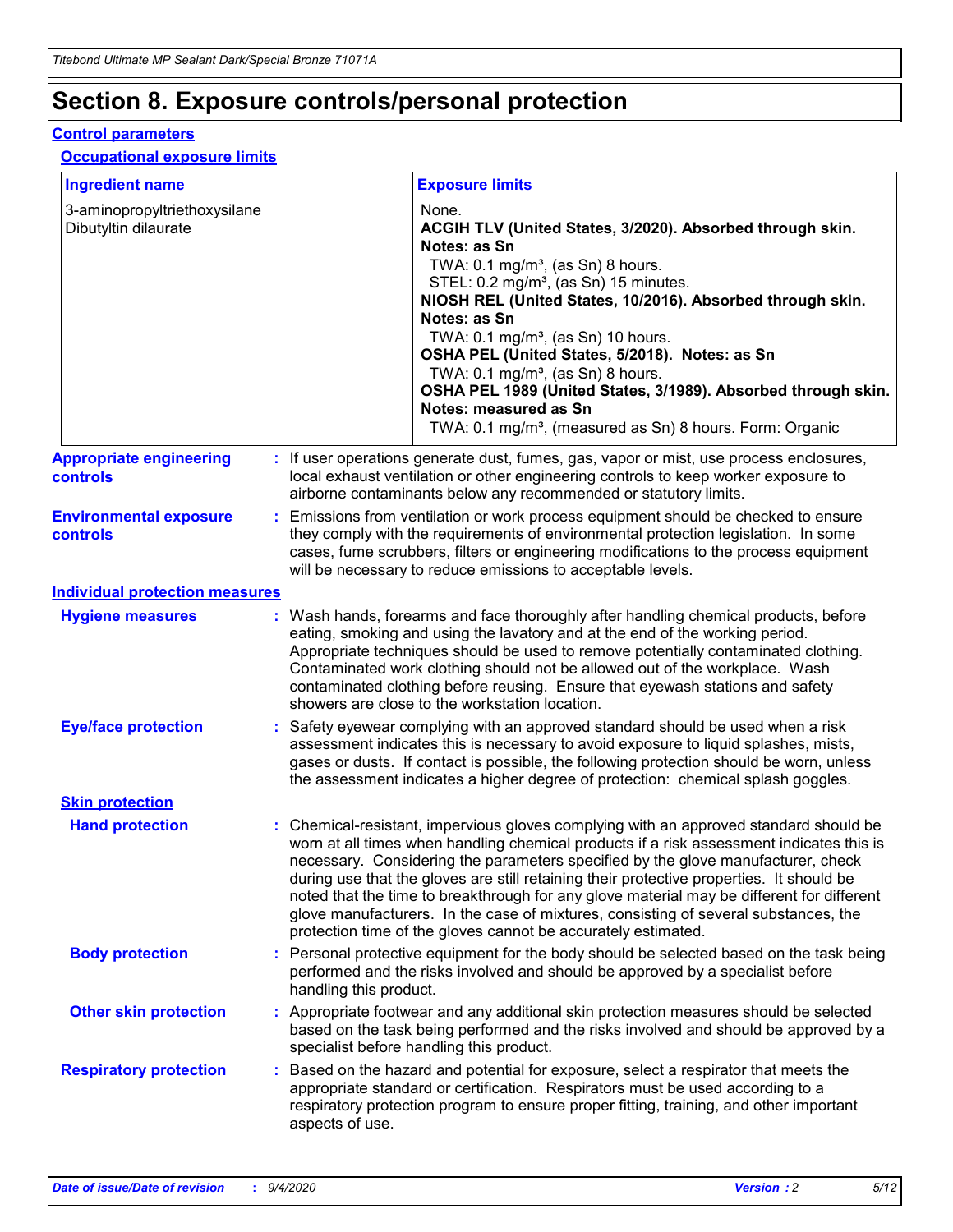### **Section 9. Physical and chemical properties**

#### **Appearance**

| <b>Physical state</b>                             |   | : Liquid. [Paste.]                                              |
|---------------------------------------------------|---|-----------------------------------------------------------------|
| Color                                             |   | Various                                                         |
| Odor                                              |   | Characteristic.                                                 |
| <b>Odor threshold</b>                             |   | Not available.                                                  |
| рH                                                |   | Not applicable.                                                 |
| <b>Melting point</b>                              |   | : Not available.                                                |
| <b>Boiling point</b>                              | t | >200°C (>392°F)                                                 |
| <b>Flash point</b>                                |   | Closed cup: >200°C (>392°F) [Setaflash.]                        |
| <b>Evaporation rate</b>                           |   | $\leq$ 1 (butyl acetate = 1)                                    |
| <b>Flammability (solid, gas)</b>                  |   | : Not available.                                                |
| Lower and upper explosive<br>(flammable) limits   |   | : Not available.                                                |
| <b>VOC (less water, less)</b><br>exempt solvents) |   | : 0 g/l                                                         |
| <b>Volatility</b>                                 |   | $: 0\%$ (w/w)                                                   |
| <b>Vapor density</b>                              |   | Not available.                                                  |
| <b>Relative density</b>                           |   | : 1.432                                                         |
| <b>Solubility</b>                                 |   | Insoluble in the following materials: cold water and hot water. |
| <b>Solubility in water</b>                        |   | Not available.                                                  |
| <b>Partition coefficient: n-</b><br>octanol/water |   | : Not available.                                                |
| <b>Auto-ignition temperature</b>                  |   | $:$ Not available.                                              |
| <b>Decomposition temperature</b>                  |   | : Not available.                                                |
| <b>Viscosity</b>                                  |   | : Not available.                                                |

### **Section 10. Stability and reactivity**

| <b>Reactivity</b>                            | : No specific test data related to reactivity available for this product or its ingredients.            |
|----------------------------------------------|---------------------------------------------------------------------------------------------------------|
| <b>Chemical stability</b>                    | : The product is stable.                                                                                |
| <b>Possibility of hazardous</b><br>reactions | : Under normal conditions of storage and use, hazardous reactions will not occur.                       |
| <b>Conditions to avoid</b>                   | : No specific data.                                                                                     |
| <b>Incompatible materials</b>                | : No specific data.                                                                                     |
| <b>Hazardous decomposition</b><br>products   | Under normal conditions of storage and use, hazardous decomposition products should<br>not be produced. |

### **Section 11. Toxicological information**

#### **Information on toxicological effects**

#### **Acute toxicity**

| <b>Product/ingredient name</b> | <b>Result</b>           | <b>Species</b> | <b>Dose</b>                | <b>Exposure</b> |
|--------------------------------|-------------------------|----------------|----------------------------|-----------------|
| 3-aminopropyltriethoxysilane   | <b>ILD50 Dermal</b>     | Rabbit         | 4.29 g/kg                  |                 |
| Dibutyltin dilaurate           | ILD50 Oral<br>LD50 Oral | Rat<br>Rat     | $1.57$ g/kg<br>175 $mg/kg$ |                 |
|                                |                         |                |                            |                 |

**Irritation/Corrosion**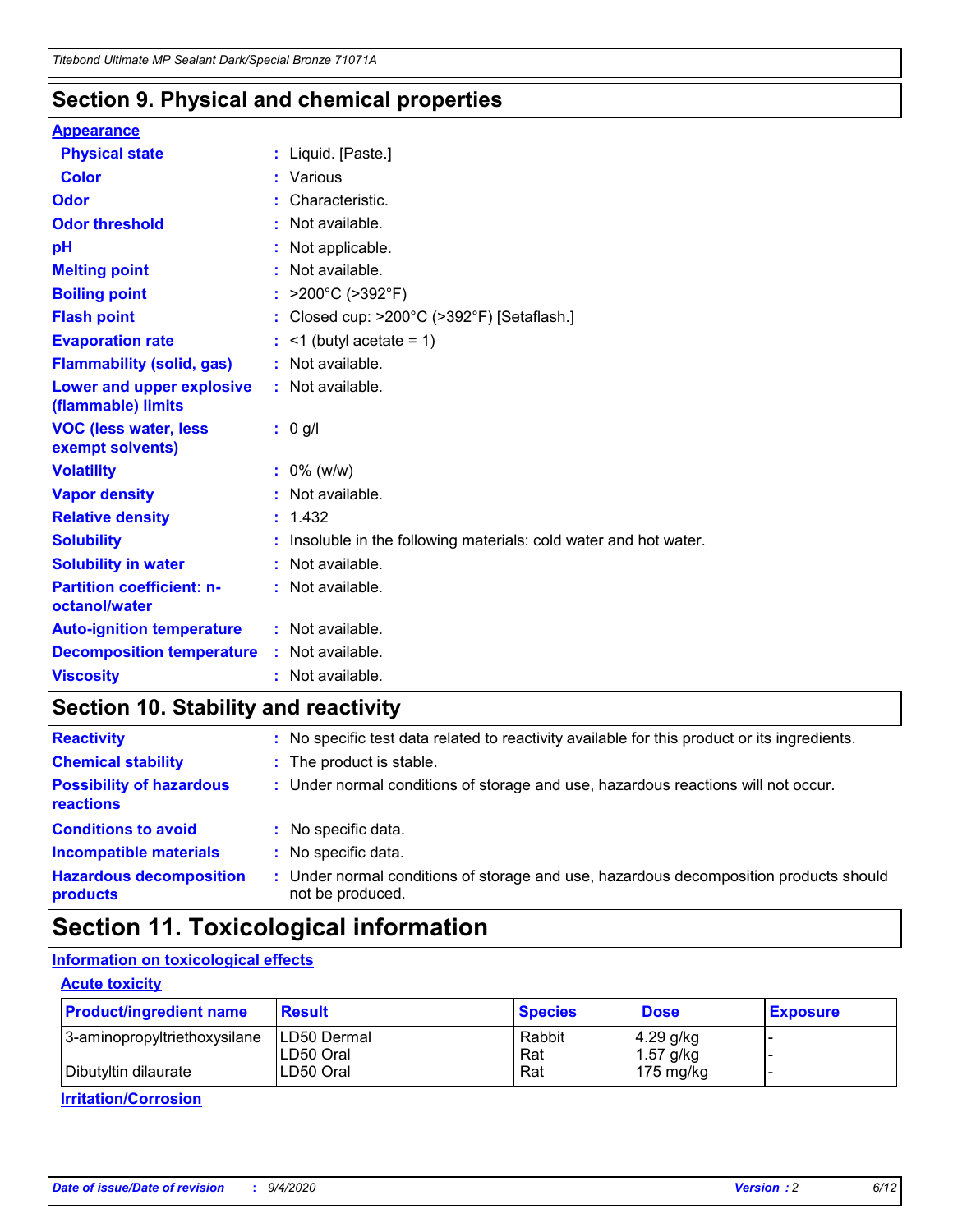## **Section 11. Toxicological information**

| <b>Product/ingredient name</b> | <b>Result</b>                 | <b>Species</b> | <b>Score</b> | <b>Exposure</b>    | <b>Observation</b>       |
|--------------------------------|-------------------------------|----------------|--------------|--------------------|--------------------------|
| 3-aminopropyltriethoxysilane   | Eyes - Mild irritant          | Rabbit         |              | $100 \text{ mg}$   |                          |
|                                | Eyes - Severe irritant        | Rabbit         |              | 24 hours 750       |                          |
|                                |                               |                |              | ug                 |                          |
|                                | <b>Skin - Severe irritant</b> | Rabbit         |              | 24 hours 5         | $\overline{\phantom{0}}$ |
| Dibutyltin dilaurate           | Eyes - Moderate irritant      | Rabbit         |              | mg<br>24 hours 100 |                          |
|                                |                               |                |              | mg                 |                          |
|                                | Skin - Severe irritant        | Rabbit         |              | 500 mg             | -                        |

#### **Sensitization**

Not available.

#### **Mutagenicity**

Not available.

#### **Carcinogenicity**

Not available.

#### **Reproductive toxicity**

Not available.

#### **Teratogenicity**

Not available.

#### **Specific target organ toxicity (single exposure)**

Not available.

#### **Specific target organ toxicity (repeated exposure)**

| <b>Name</b>                                                                         |                                                                            | <b>Category</b>                                     | <b>Route of</b><br>exposure | <b>Target organs</b> |  |
|-------------------------------------------------------------------------------------|----------------------------------------------------------------------------|-----------------------------------------------------|-----------------------------|----------------------|--|
| Dibutyltin dilaurate                                                                |                                                                            | Category 1                                          | -                           | respiratory system   |  |
| <b>Aspiration hazard</b><br>Not available.                                          |                                                                            |                                                     |                             |                      |  |
| <b>Information on the likely</b><br>routes of exposure                              | : Not available.                                                           |                                                     |                             |                      |  |
| <b>Potential acute health effects</b>                                               |                                                                            |                                                     |                             |                      |  |
| <b>Eye contact</b>                                                                  | : May cause eye irritation.                                                |                                                     |                             |                      |  |
| <b>Inhalation</b>                                                                   |                                                                            | : No known significant effects or critical hazards. |                             |                      |  |
| <b>Skin contact</b>                                                                 |                                                                            | : May cause skin irritation.                        |                             |                      |  |
| <b>Ingestion</b>                                                                    |                                                                            | : No known significant effects or critical hazards. |                             |                      |  |
| <b>Symptoms related to the physical, chemical and toxicological characteristics</b> |                                                                            |                                                     |                             |                      |  |
| <b>Eye contact</b>                                                                  | irritation<br>watering<br>redness                                          | : Adverse symptoms may include the following:       |                             |                      |  |
| <b>Inhalation</b>                                                                   | reduced fetal weight<br>increase in fetal deaths<br>skeletal malformations | : Adverse symptoms may include the following:       |                             |                      |  |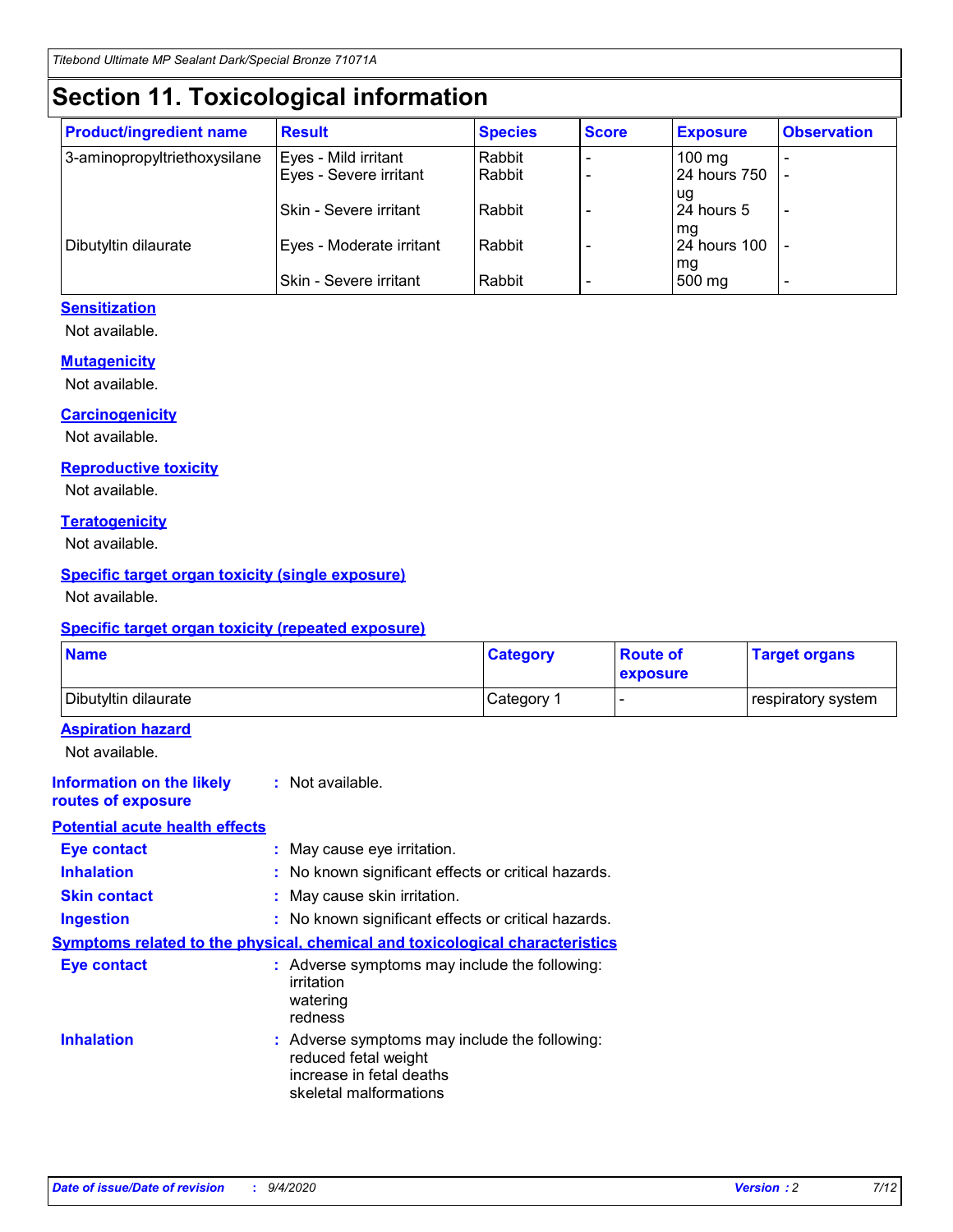*Titebond Ultimate MP Sealant Dark/Special Bronze 71071A*

## **Section 11. Toxicological information**

| <b>Skin contact</b>                     | : Adverse symptoms may include the following:<br>irritation<br>redness<br>reduced fetal weight<br>increase in fetal deaths<br>skeletal malformations |  |  |  |  |
|-----------------------------------------|------------------------------------------------------------------------------------------------------------------------------------------------------|--|--|--|--|
| <b>Ingestion</b>                        | : Adverse symptoms may include the following:<br>reduced fetal weight<br>increase in fetal deaths<br>skeletal malformations                          |  |  |  |  |
|                                         | Delayed and immediate effects and also chronic effects from short and long term exposure                                                             |  |  |  |  |
| <b>Short term exposure</b>              |                                                                                                                                                      |  |  |  |  |
| <b>Potential immediate</b><br>effects   | : Not available.                                                                                                                                     |  |  |  |  |
| <b>Potential delayed effects</b>        | : Not available.                                                                                                                                     |  |  |  |  |
| <b>Long term exposure</b>               |                                                                                                                                                      |  |  |  |  |
| <b>Potential immediate</b><br>effects   | : Not available.                                                                                                                                     |  |  |  |  |
| <b>Potential delayed effects</b>        | : Not available.                                                                                                                                     |  |  |  |  |
| <b>Potential chronic health effects</b> |                                                                                                                                                      |  |  |  |  |
| Not available.                          |                                                                                                                                                      |  |  |  |  |
| <b>General</b>                          | : Once sensitized, a severe allergic reaction may occur when subsequently exposed to<br>very low levels.                                             |  |  |  |  |
| <b>Carcinogenicity</b>                  | : No known significant effects or critical hazards.                                                                                                  |  |  |  |  |
| <b>Mutagenicity</b>                     | No known significant effects or critical hazards.                                                                                                    |  |  |  |  |
| <b>Teratogenicity</b>                   | May damage the unborn child.                                                                                                                         |  |  |  |  |
| <b>Developmental effects</b>            | : No known significant effects or critical hazards.                                                                                                  |  |  |  |  |
| <b>Fertility effects</b>                | May damage fertility.                                                                                                                                |  |  |  |  |
| <b>Numerical measures of toxicity</b>   |                                                                                                                                                      |  |  |  |  |
| <b>Acute toxicity estimates</b>         |                                                                                                                                                      |  |  |  |  |
| Not available.                          |                                                                                                                                                      |  |  |  |  |

## **Section 12. Ecological information**

#### **Toxicity**

| <b>Product/ingredient name</b> | <b>Result</b>                                         | <u>  Species</u>             | <b>Exposure</b>      |
|--------------------------------|-------------------------------------------------------|------------------------------|----------------------|
| Dibutyltin dilaurate           | $ IC50 > 3$ mg/l<br>Chronic EC10 > 2 mg/l Fresh water | Algae<br>Algae - Desmodesmus | 72 hours<br>96 hours |
|                                |                                                       | <b>I</b> subspicatus         |                      |

#### **Persistence and degradability**

| <b>Product/ingredient name</b> | <b>Test</b>                                                                    | <b>Result</b>  |  | <b>Dose</b>       | <b>Inoculum</b>         |
|--------------------------------|--------------------------------------------------------------------------------|----------------|--|-------------------|-------------------------|
| Dibutyltin dilaurate           | OECD 301F<br>Ready<br>Biodegradability -<br>Manometric<br>Respirometry<br>Test | 23 % - 28 days |  |                   |                         |
| <b>Product/ingredient name</b> | <b>Aquatic half-life</b>                                                       |                |  | <b>Photolysis</b> | <b>Biodegradability</b> |
| Dibutyltin dilaurate           |                                                                                |                |  |                   | <b>Inherent</b>         |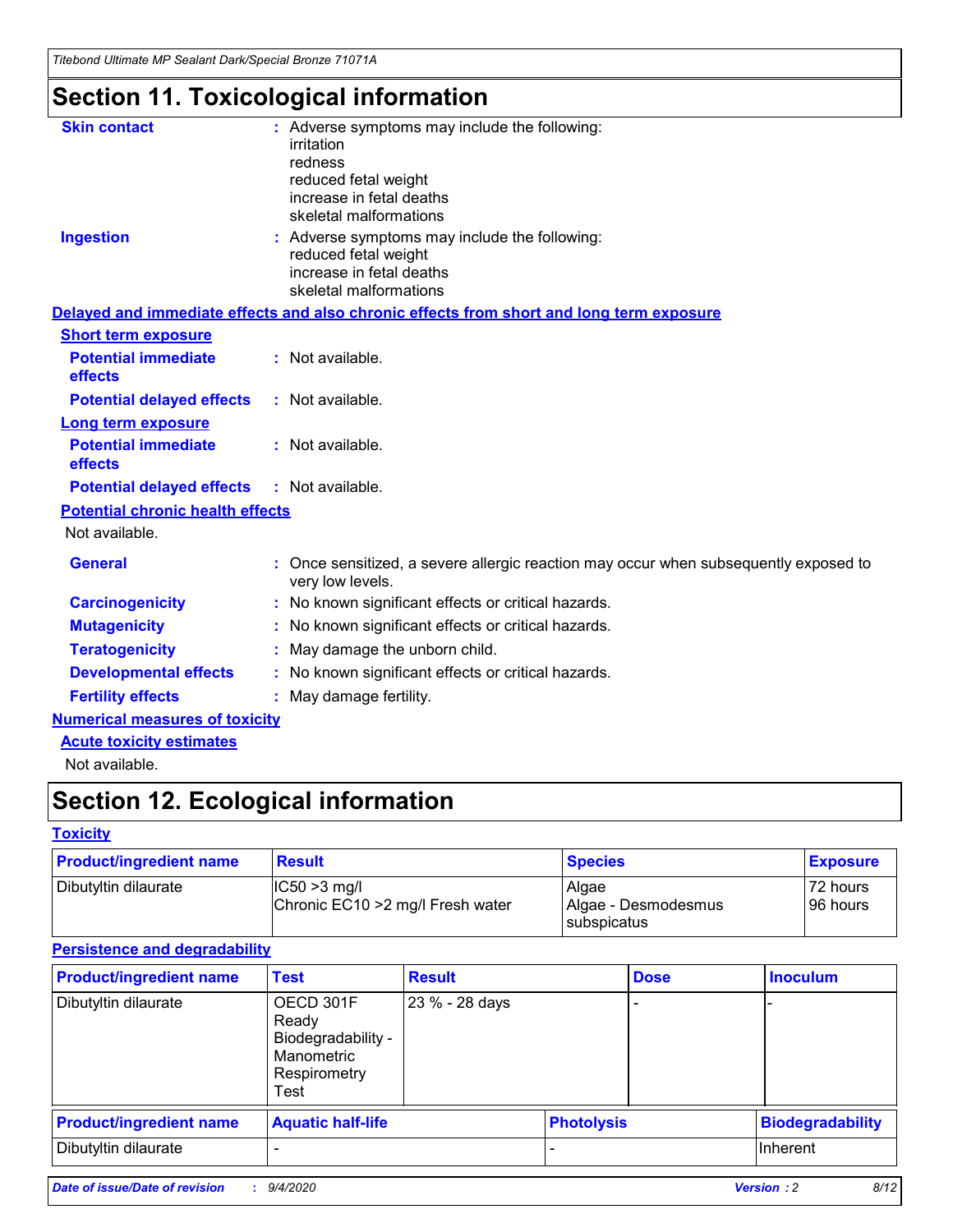## **Section 12. Ecological information**

#### **Bioaccumulative potential**

| <b>Product/ingredient name</b> | $LoaPow$ | <b>BCF</b> | <b>Potential</b> |
|--------------------------------|----------|------------|------------------|
| 3-aminopropyltriethoxysilane   | 1.7      | 3.4        | low              |
| Dibutyltin dilaurate           | 4.44     | 2.91       | low              |

#### **Mobility in soil**

| <b>Soil/water partition</b>    | : Not available. |
|--------------------------------|------------------|
| coefficient (K <sub>oc</sub> ) |                  |

**Other adverse effects** : No known significant effects or critical hazards.

### **Section 13. Disposal considerations**

**Disposal methods :**

The generation of waste should be avoided or minimized wherever possible. Disposal of this product, solutions and any by-products should at all times comply with the requirements of environmental protection and waste disposal legislation and any regional local authority requirements. Dispose of surplus and non-recyclable products via a licensed waste disposal contractor. Waste should not be disposed of untreated to the sewer unless fully compliant with the requirements of all authorities with jurisdiction. Waste packaging should be recycled. Incineration or landfill should only be considered when recycling is not feasible. This material and its container must be disposed of in a safe way. Care should be taken when handling emptied containers that have not been cleaned or rinsed out. Empty containers or liners may retain some product residues. Avoid dispersal of spilled material and runoff and contact with soil, waterways, drains and sewers.

### **Section 14. Transport information**

|                                      | <b>DOT</b><br><b>Classification</b> | <b>TDG</b><br><b>Classification</b> | <b>Mexico</b><br><b>Classification</b> | <b>ADR/RID</b>               | <b>IMDG</b>              | <b>IATA</b>    |
|--------------------------------------|-------------------------------------|-------------------------------------|----------------------------------------|------------------------------|--------------------------|----------------|
| <b>UN number</b>                     | Not regulated.                      | Not regulated.                      | Not regulated.                         | Not regulated.               | Not regulated.           | Not regulated. |
| <b>UN proper</b><br>shipping name    |                                     |                                     |                                        |                              |                          |                |
| <b>Transport</b><br>hazard class(es) | $\overline{\phantom{0}}$            | $\overline{\phantom{0}}$            | $\qquad \qquad$                        | $\qquad \qquad \blacksquare$ | $\overline{\phantom{0}}$ |                |
| <b>Packing group</b>                 | -                                   |                                     |                                        |                              |                          |                |
| <b>Environmental</b><br>hazards      | No.                                 | No.                                 | No.                                    | No.                          | No.                      | No.            |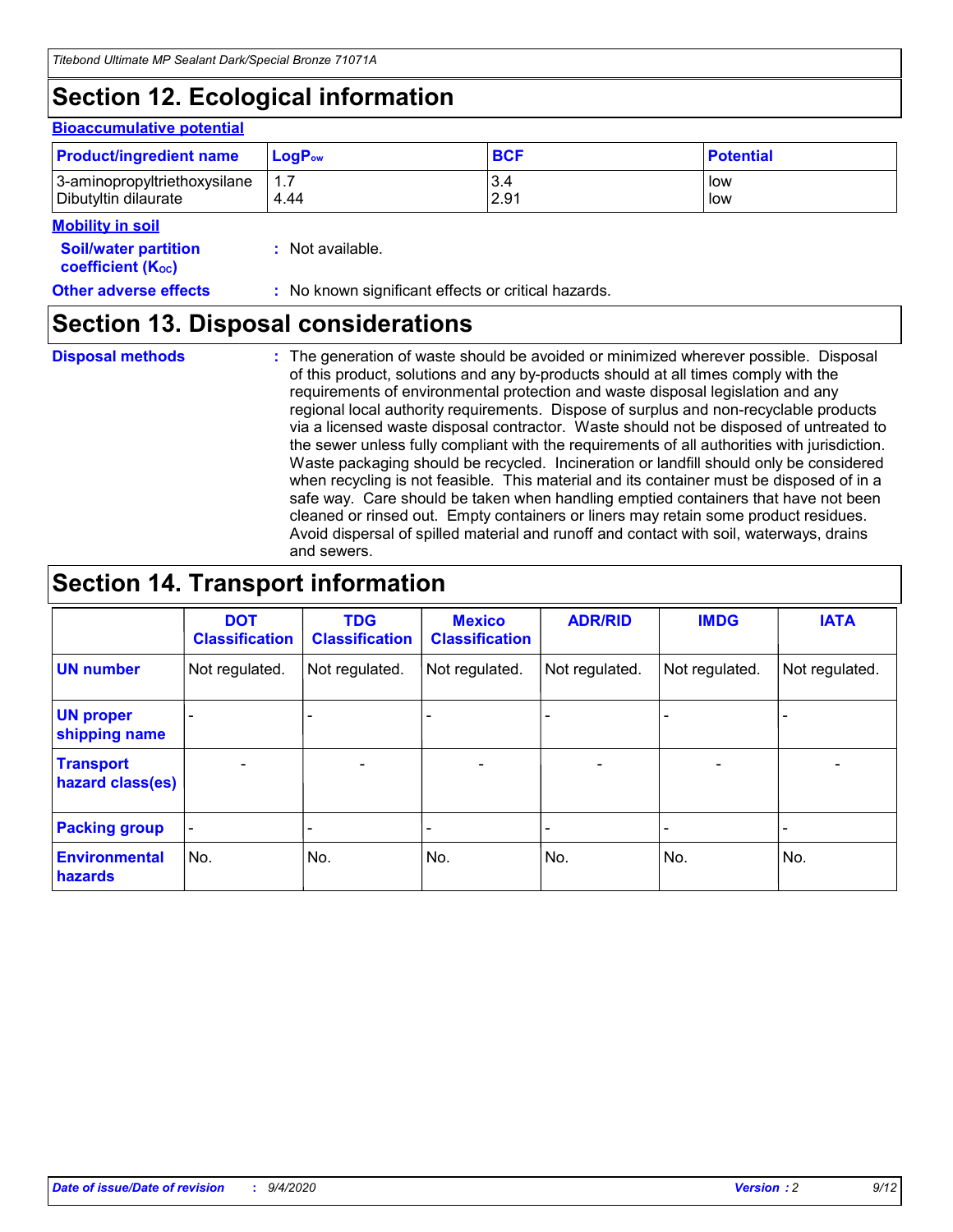### **Section 15. Regulatory information**

#### **U.S. Federal regulations**

#### **SARA 302/304**

#### **Composition/information on ingredients**

No products were found.

| SARA 304 RQ | Not applicable. |
|-------------|-----------------|
|-------------|-----------------|

#### **SARA 311/312**

**Classification :** EYE IRRITATION - Category 2B SKIN SENSITIZATION - Category 1 TOXIC TO REPRODUCTION - Category 1B HNOC - Product generates methanol during cure.

#### **Composition/information on ingredients**

| <b>Name</b>                  | $\frac{9}{6}$ | <b>Classification</b>                                                                                                                                                                                                                                                                                      |
|------------------------------|---------------|------------------------------------------------------------------------------------------------------------------------------------------------------------------------------------------------------------------------------------------------------------------------------------------------------------|
| 3-aminopropyltriethoxysilane | $\leq$ 3      | <b>FLAMMABLE LIQUIDS - Category 4</b><br><b>ACUTE TOXICITY (oral) - Category 4</b><br><b>SKIN IRRITATION - Category 2</b><br>EYE IRRITATION - Category 2A                                                                                                                                                  |
| Dibutyltin dilaurate         | ≤0.3          | <b>ACUTE TOXICITY (oral) - Category 3</b><br>SKIN CORROSION - Category 1C<br>SERIOUS EYE DAMAGE - Category 1<br>SKIN SENSITIZATION - Category 1<br><b>GERM CELL MUTAGENICITY - Category 2</b><br>TOXIC TO REPRODUCTION - Category 1B<br>SPECIFIC TARGET ORGAN TOXICITY (REPEATED<br>EXPOSURE) - Category 1 |

#### **State regulations**

**Massachusetts :**

: None of the components are listed.

**New York :** None of the components are listed. **New Jersey :** None of the components are listed.

**Pennsylvania :** None of the components are listed.

#### **California Prop. 65**

WARNING: This product can expose you to methanol, which is known to the State of California to cause birth defects or other reproductive harm. For more information go to www.P65Warnings.ca.gov.

| Ingredient name | No significant risk<br>level | <b>Maximum</b><br>acceptable dosage<br><b>level</b> |
|-----------------|------------------------------|-----------------------------------------------------|
| l methanol      |                              | Yes.                                                |

#### **International regulations**

**Chemical Weapon Convention List Schedules I, II & III Chemicals** Not listed.

#### **Montreal Protocol**

Not listed.

**Stockholm Convention on Persistent Organic Pollutants**

Not listed.

#### **UNECE Aarhus Protocol on POPs and Heavy Metals** Not listed.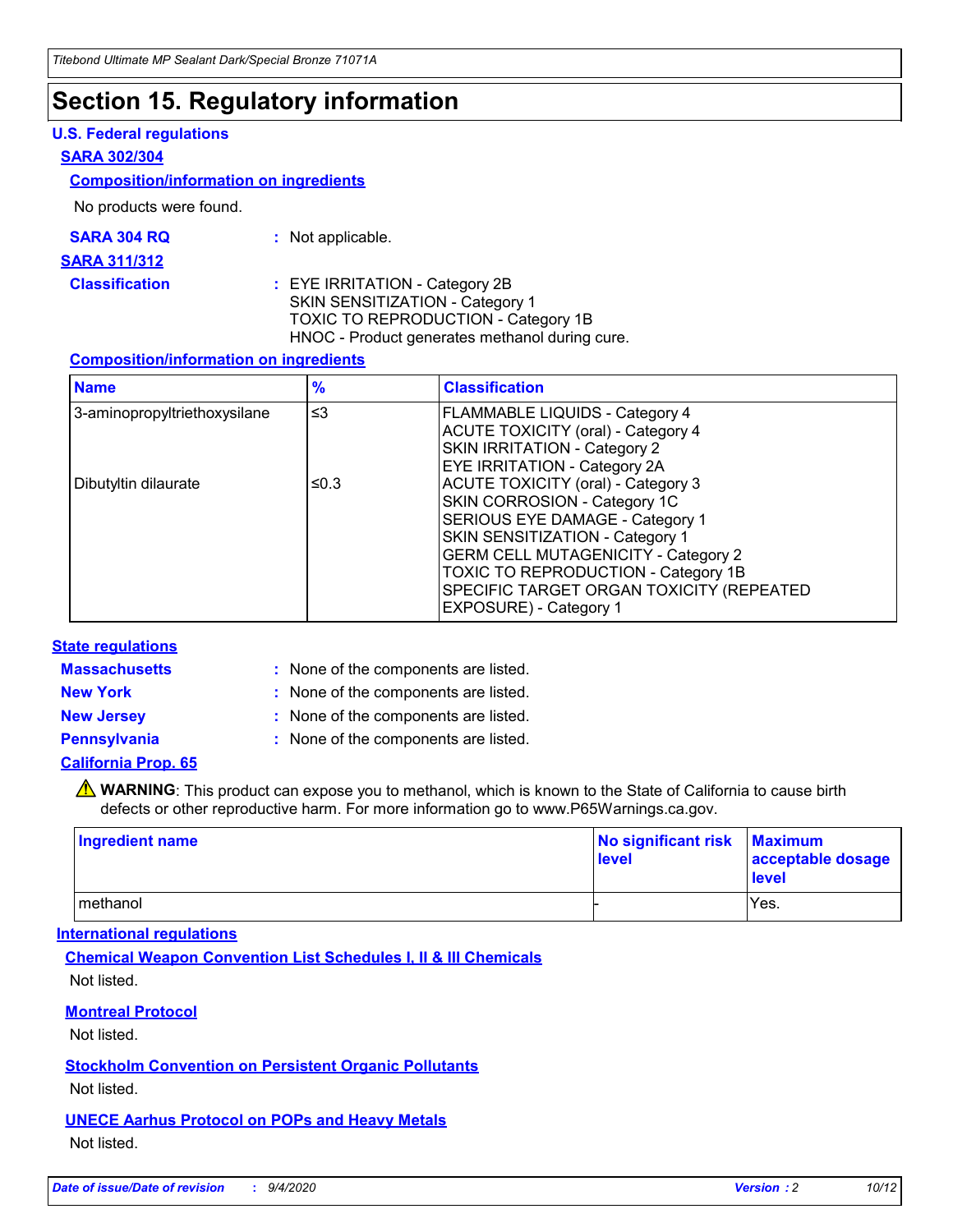### **Section 15. Regulatory information**

#### **Inventory list**

- 
- **China :** Not determined.

**United States TSCA 8(b) inventory**

**:** All components are active or exempted.

## **Section 16. Other information**

**Hazardous Material Information System (U.S.A.)**



**Caution: HMIS® ratings are based on a 0-4 rating scale, with 0 representing minimal hazards or risks, and 4 representing significant hazards or risks. Although HMIS® ratings and the associated label are not required on SDSs or products leaving a facility under 29 CFR 1910.1200, the preparer may choose to provide them. HMIS® ratings are to be used with a fully implemented HMIS® program. HMIS® is a registered trademark and service mark of the American Coatings Association, Inc.**

**The customer is responsible for determining the PPE code for this material. For more information on HMIS® Personal Protective Equipment (PPE) codes, consult the HMIS® Implementation Manual.**

**National Fire Protection Association (U.S.A.)**



**Reprinted with permission from NFPA 704-2001, Identification of the Hazards of Materials for Emergency Response Copyright ©1997, National Fire Protection Association, Quincy, MA 02269. This reprinted material is not the complete and official position of the National Fire Protection Association, on the referenced subject which is represented only by the standard in its entirety.**

**Copyright ©2001, National Fire Protection Association, Quincy, MA 02269. This warning system is intended to be interpreted and applied only by properly trained individuals to identify fire, health and reactivity hazards of chemicals. The user is referred to certain limited number of chemicals with recommended classifications in NFPA 49 and NFPA 325, which would be used as a guideline only. Whether the chemicals are classified by NFPA or not, anyone using the 704 systems to classify chemicals does so at their own risk.**

#### **Procedure used to derive the classification**

| <b>Classification</b>                                                                                                | <b>Justification</b>                                  |
|----------------------------------------------------------------------------------------------------------------------|-------------------------------------------------------|
| <b>EYE IRRITATION - Category 2B</b><br><b>SKIN SENSITIZATION - Category 1</b><br>TOXIC TO REPRODUCTION - Category 1B | Expert judgment<br>Expert judgment<br>Expert judgment |
| <b>History</b>                                                                                                       |                                                       |

| <u>ношт</u>                       |              |
|-----------------------------------|--------------|
| Date of printing                  | : 4/22/2022  |
| Date of issue/Date of<br>revision | 9/4/2020     |
| Date of previous issue            | : 10/16/2020 |
| <b>Version</b>                    | $\cdot$ 2    |
|                                   |              |